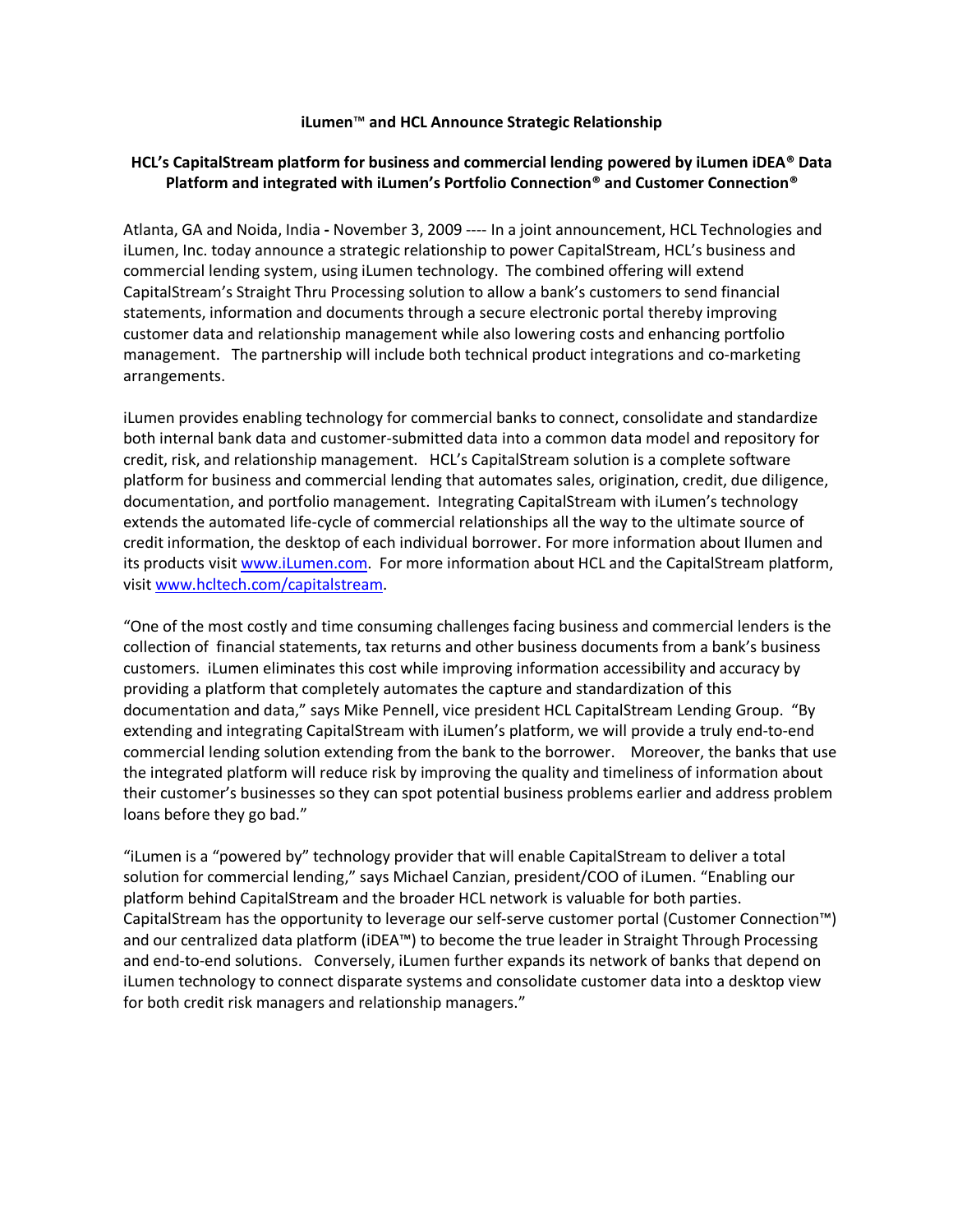### **About iLumen**

iLumen, Inc. provides technology to capture, standardize, analyze and distribute company financial data in order to solve critical problems in risk management, relationship management and financial oversight within the banking, accounting and corporate environments. iLumen's services are based on a proprietary business intelligence and data mapping engine that delivers clean, accurate and timely customer data to enable efficiency, customer intelligence, and competitive advantage . For more information visit www.ilumen.com or call 888-663-8003. iLumen™, iDEA®, Portfolio Connection® and Customer Connection® are trademarks of iLumen Inc., all rights reserved.

#### **About HCL Technologies**

HCL Technologies is a leading global IT services company, working with clients in the areas that impact and redefine the core of their businesses. Since its inception into the global landscape after its IPO in 1999, HCL focuses on 'transformational outsourcing', underlined by innovation and value creation, and offers integrated portfolio of services including software-led IT solutions, remote infrastructure management, engineering and R&D services and BPO. HCL leverages its extensive global offshore infrastructure and network of offices in 26 countries to provide holistic, multi-service delivery in key industry verticals including Financial Services, Manufacturing, Consumer Services, Public Services and Healthcare. HCL takes pride in its philosophy of 'Employee First' which empowers our 54,443 transformers to create a real value for the customers. HCL Technologies, along with its subsidiaries, had consolidated revenues of US\$ 2.3 billion (Rs. 11,270 crores), as on 30th September 2009 (on LTM basis). For more information, please visi[t www.hcltech.com](http://www.hcltech.com/)

#### **About HCL**

HCL is a \$5 billion leading global Technology and IT Enterprise that comprises two companies listed in India - HCL Technologies & HCL Infosystems. Founded in 1976, HCL is one of India's original IT garage start-ups, a pioneer of modern computing, and a global transformational enterprise today. Its range of offerings spans Product Engineering, Custom & Package Applications, BPO, IT Infrastructure Services, IT Hardware, Systems Integration, and distribution of ICT products across a wide range of focused industry verticals. The HCL team comprises over 60,000 professionals of diverse nationalities, who operate from 23 countries including over 500 points of presence in India. HCL has global partnerships with several leading Fortune 1000 firms, including leading IT and Technology firms. For more information, please visit [www.hcl.in](http://www.hcl.in/)

#### **Forward-looking Statements**

Certain statements in this release are forward-looking statements, which involve a number of risks, uncertainties, assumptions and other factors that could cause actual results to differ materially from those in such forward-looking statements. All statements, other than statements of historical fact are statements that could be deemed forward looking statements, including but not limited to the statements containing the words 'planned', 'expects', 'believes', 'strategy', 'opportunity', 'anticipates', 'hopes' or other similar words. The risks and uncertainties relating to these statements include, but are not limited to, risks and uncertainties regarding impact of pending regulatory proceedings, fluctuations in earnings, our ability to manage growth, intense competition in IT services, Business Process Outsourcing and consulting services including those factors which may affect our cost advantage, wage increases in India, customer acceptances of our services, products and fee structures, our ability to